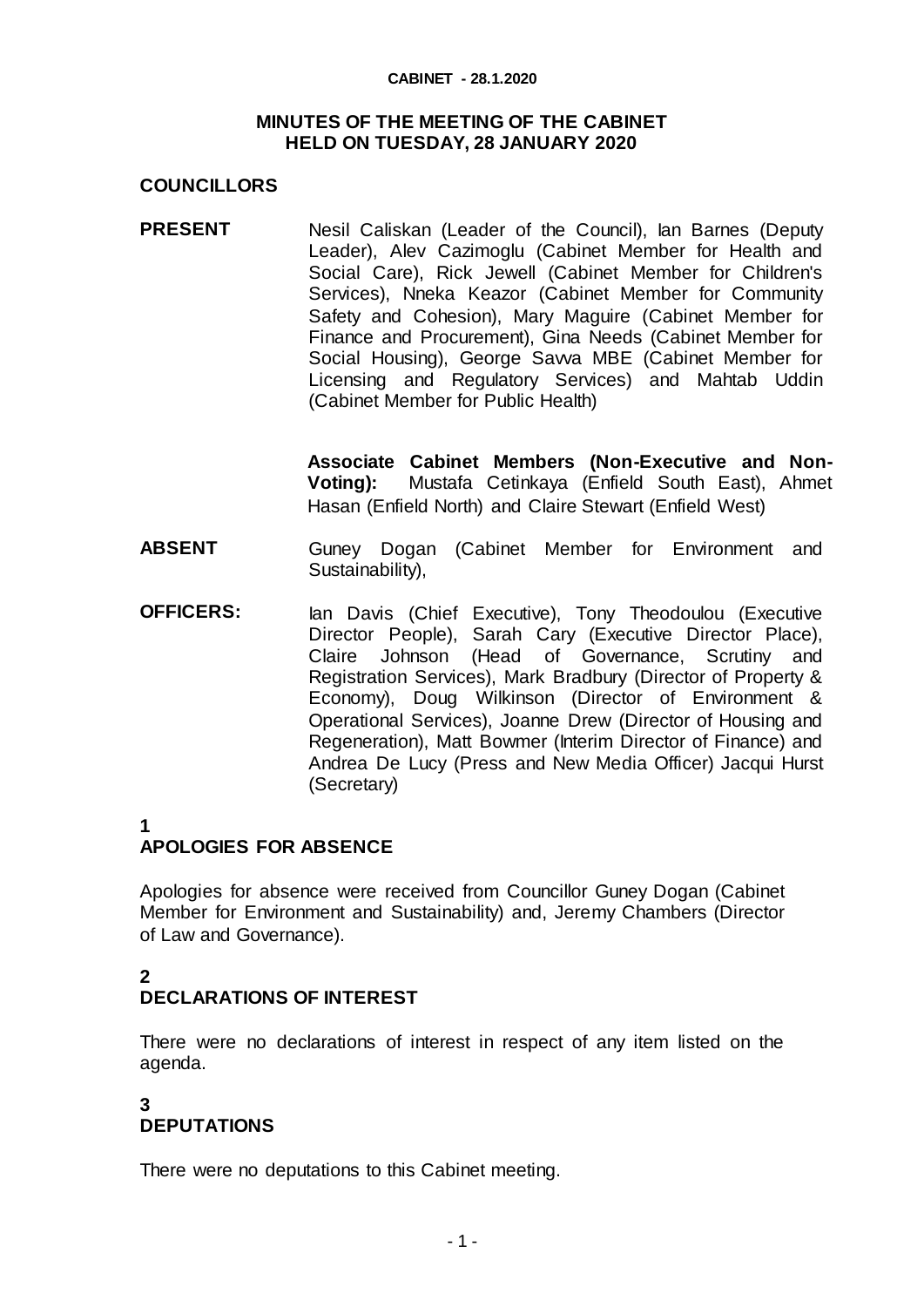### **4**

# **CAPITAL PROGRAMME MONITOR PERIOD 8 (NOVEMBER) 2019**

Councillor Mary Maguire (Cabinet Member for Finance and Procurement) introduced the report of the Executive Director – Resources (No.176) informing Members of the position up to the end of November 2019 regarding the Council's Capital Programme (2019/20) to 2023/24) considering the latest information for all capital schemes including the funding arrangements.

- 1. The overall expenditure for the approved programme was projected to be £109m for the General Fund, £97m for HRA and a forecast loan drawdown of £8.5m for Enfield Companies for 2019/20.
- 2. The estimated capital spending plans for 2019/20 to 2023/24 including the proposed arrangements for funding and that the revenue financing costs for the approved 2019/20 to 2022/24 programme were provided for within current budgets.
- 3. The additions to the Capital Programme as set out in Table 3, section 6 of the report, and referred to in the decisions below, in relation to: Gentlemen's Row; Schools' Future Programme; Flood Alleviation; Southgate Cemetery; Fire Works; Estate Regeneration at Joyce and Snells; and Development Programme.
- 4. The additions that would be presented to Council for approval in February as part of the 10-year capital programme as set out in recommendation 2.2 of the report and decision 2 below.
- 5. The information presented within the report regarding budget reprofiling as set out in Table 2 and section 4 of the report. The items of expenditure affected and the reasons for the reprofiling were highlighted and outlined to Members at the meeting.
- 6. That section 5 of the report provided an overview of the key outputs from the 2019/20 capital programme. The detailed information outlined in the report was highlighted to Members. In relation to the Montagu Industrial Estate, it was noted that a separate report on this redevelopment was being presented to Members this evening for approval (Report No.177, Minute No.6 below referred). Members were pleased to note that the construction of the new office building for Metaswitch at Genotin Road was progressing on budget and on time with an expected completion in late Autumn 2020 (paragraph 5.4.17 of the report referred). Members noted the forecasts for Energetik as set out in section 5 of the report.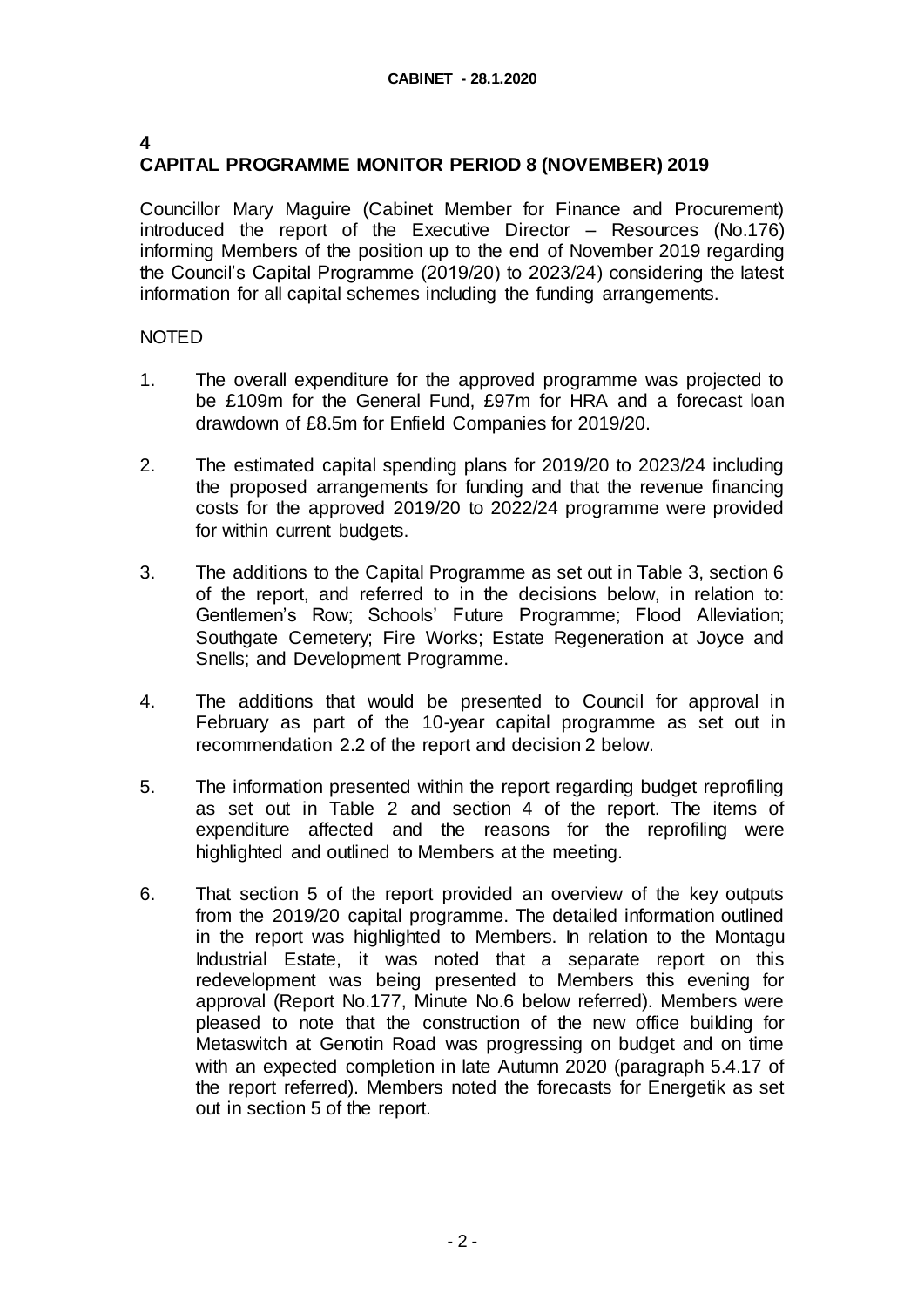- 7. The proposed reduction to the capital programme and the reason for the reduction, as set out in section 7, table 4 of the report in relation to Genotin Road.
- 8. The information relating to the Housing Revenue Account (HRA) capital programme as set out in section 9 of the report including major and minor works; estate renewals and development.
- 9. That Appendix A to the report set out the approved capital programme.
- 10. In response to questions raised regarding the availability and marketing of burial plots at Edmonton Cemetery, Officers present outlined the current situation and undertook to advise Councillor Savva directly of the further detailed information he had requested in relation to waiting lists. Members noted the income generation opportunities to the Council in relation to both Edmonton and Southgate cemeteries.

**Alternative Options Considered:** NOTED, that no alternative options had been considered.

**DECISION:** The Cabinet agreed to recommend to Council that:

- 1. The additions to the Capital Programme as set out in Table 3, section 7 of the report be approved.
- 2. To note that the following additions would be presented to Council for approval as part of the 10-year capital programme:
	- i. £7.128m growth in Education services grant allocation for the year due to recognition of basic need funding from central government.
	- ii. £0.241m additional grant from the GLA and Environment Agency to support Flood Alleviation projects.
	- iii. £0.057m Gentleman's Row redecoration works.
	- iv. £0.210m additional vaulted chambers Southgate Cemetery
	- v. £0.450m Edmonton cemetery
	- vi. £352.329m HRA
- 3. To note the revised five-year approved programme totalling £1,321m as set out in Appendix A of the report.
- 4. To agree the proposed reductions of £2.925m set out in table 4, section 8 of the report.

**Reason:** To update the programme for additions and deletions since the quarter two monitoring report to Cabinet in November 2019 and to inform Members of the current forecast outturn for 2019/20 and the outputs from the capital investment.

**(Key decision – reference number 5078)**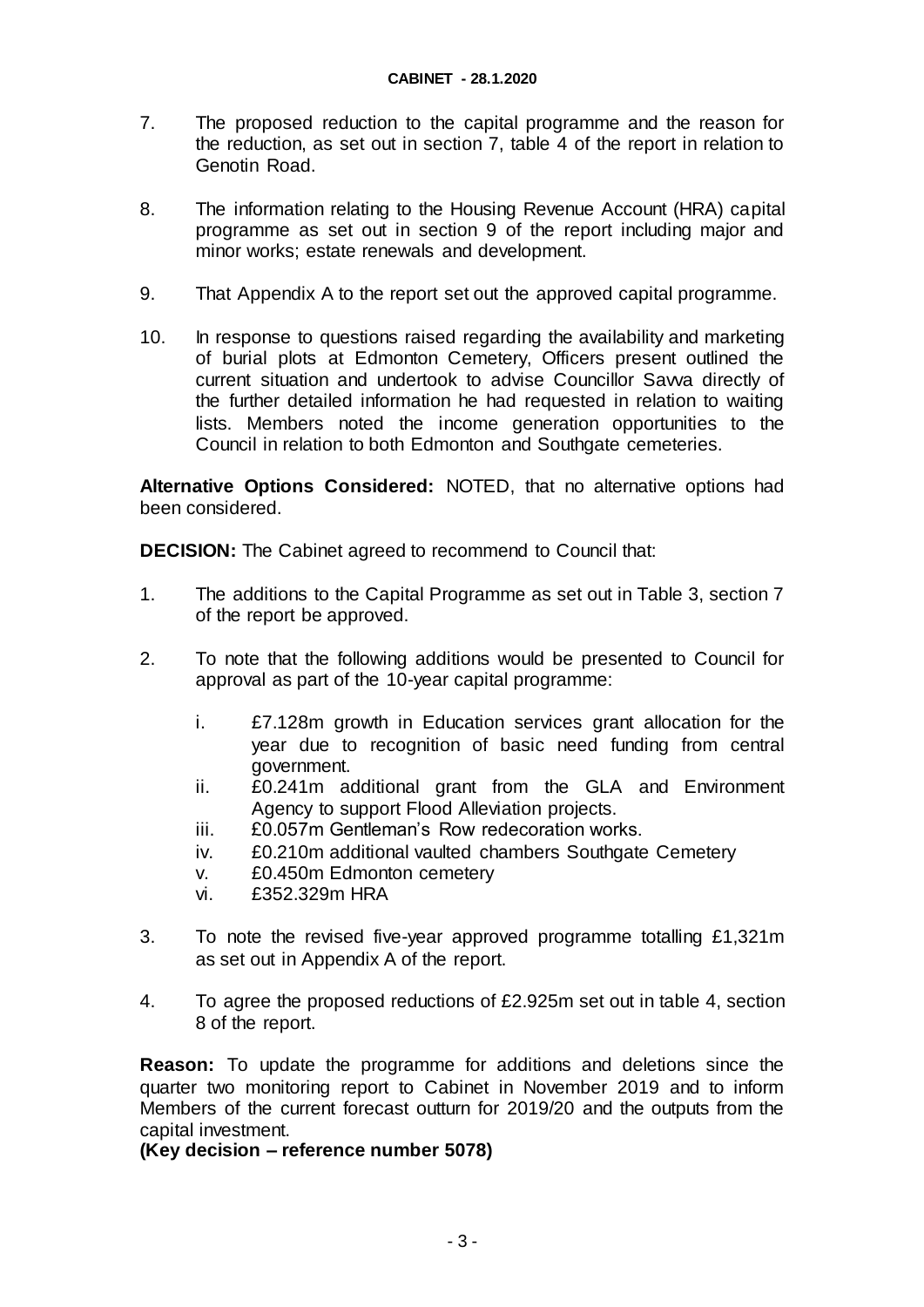#### **5 CORPORATE CONDITION PROGRAMME 2020/21**

Councillor Mary Maguire (Cabinet Member for Finance and Procurement) introduced the report of the Executive Director – Place (No.175) presenting the 2020/21 Corporate Condition Programme.

## NOTED

- 1. That the Corporate Condition Programme (CCP) addressed major repair works to the corporate property portfolio; it did not include schools or housing maintenance. The CCP works were prioritised on condition survey information, as detailed in the report.
- 2. That approval was being sought to increase the allocation from £1.5m to £2.5m from 2020/21 to address the current estimated total backlog for capital condition works on corporate properties of £18m.
- 3. That the £2.5m capital budget for this programme would be wholly funded from borrowing, as detailed in the financial implications of the report.
- 4. The responsibilities to be met by the Council as corporate landlord, as set out in the report, in relation to its corporate buildings.
- 5. That Appendix A to the report set out the proposed list of CCP projects for the 2020/21 allocation of £2.5m. Examples of specific work being carried out as part of this programme were outlined to Members.
- 6. In response to a question raised regarding the current backlog of maintenance work, it was explained that the increase in the budget was required in order to address the issues highlighted through audit and condition surveys of the properties concerned.

**Alternative Options Considered:** Do nothing – not sustainable given the current estimated total backlog for capital condition works on corporate properties was £18m.

#### **DECISION:** The Cabinet agreed to

- 1. Approve the allocation of £2.5m for the 2020/21 Corporate Condition Programme (CCP), in line with the Council Capital Strategy 2020/21.
- 2. Delegate authority to the Cabinet Member for Finance and Procurement to approve variations within the Corporate Condition Programme (CCP) allocation for 2020/21.

**Reason:** The increase of the CCP annual allocation to £2.5m would allow the outstanding backlog maintenance of £18m to be gradually decreased. The backlog maintenance sum had built up over several years. Capital investment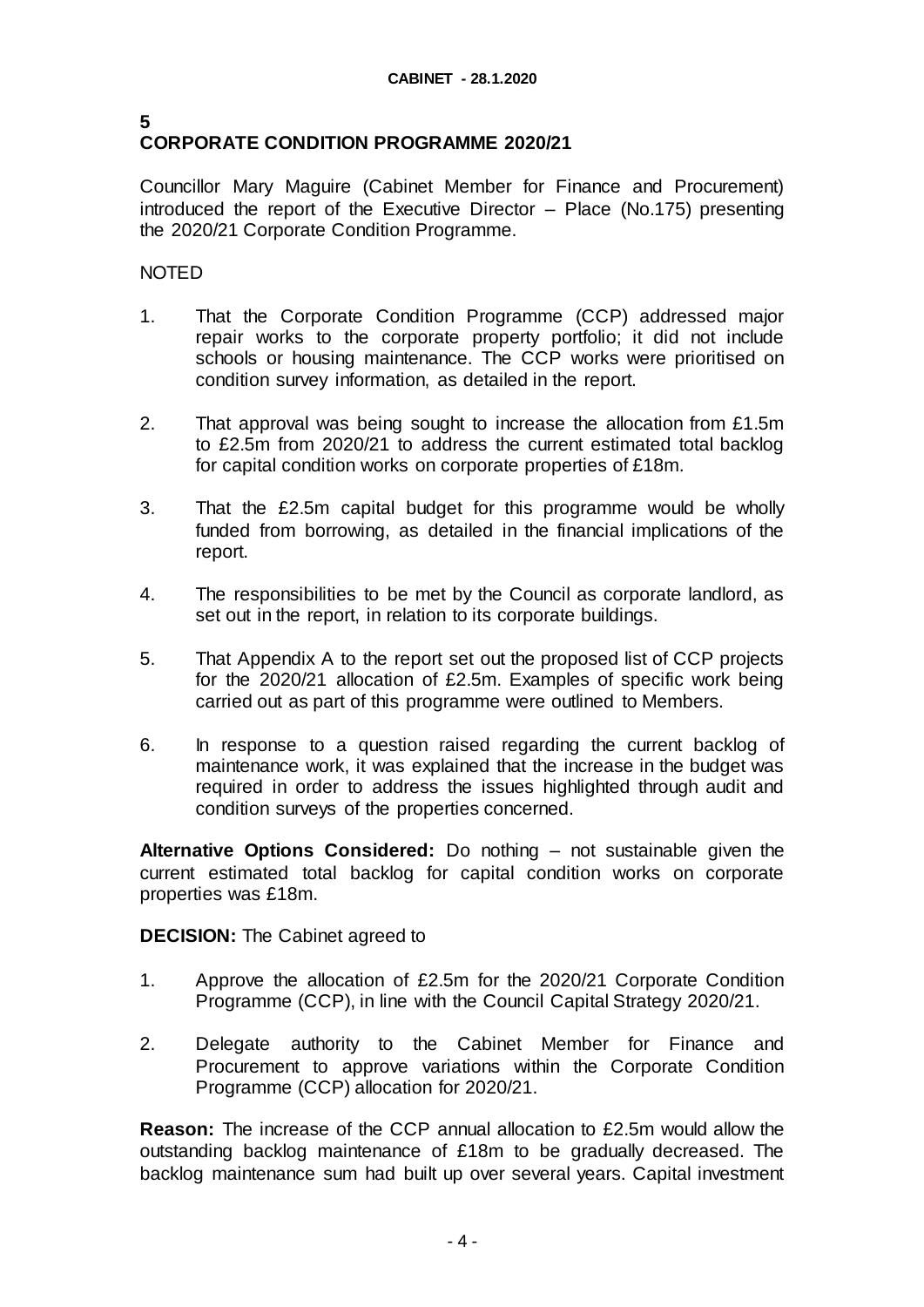#### **CABINET - 28.1.2020**

in condition was required for buildings, their structure, engineering services and hard landscaped surroundings necessary to retain them, or help restore them, to an acceptable condition. These measures were required to enable their continued function, preserve value, integrity, and to meet the continued expectations of the occupier.

#### **(Key decision – reference number 5004)**

# **6**

# **REDEVELOPMENT OF THE MONTAGU INDUSTRIAL ESTATE**

Councillor Mary Maguire (Cabinet Member for Finance and Procurement) introduced the report of the Executive Director – Place (No.177) regarding the redevelopment of the Montagu Industrial Estate.

- 1. That Appendix 1 contained exempt information and was attached to the part two agenda (Minute No.13 below referred).
- 2. That in September 2016, the previous Cabinet had approved the redevelopment of the Montagu Industrial Estate, as set out in paragraph 1.2 of the report. The Cabinet had also approved the use of the Council's property at the Estate as an equity stake in a joint venture to be set up with a specialist developer, as detailed in paragraph 1.3 of the report. The Joint Venture development partner was Henry Boot Developments. The Joint Venture structure provided that the Council puts in its land and acquires the additional land ownerships and Henry Boot fund the redevelopment, as explained in the report.
- 3. That this report requested authority to continue with the redevelopment of the Estate with the Joint Venture investing £94m (with the Council contribution being £47m) into Edmonton Green and Enfield's industrial heartland. The scheme would deliver an employment hub that encouraged economic growth and significant local employment of an anticipated increase of approximately 630 jobs in the area. The redevelopment would also increase income for the Council, reversing the current decline in income associated with the outdated property. There was a need for modern buildings that met legislative requirements and were energy efficient. The proposals supported the Council's climate change priorities.
- 4. That planning permission had been granted for Phase 1 of the redevelopment with a start on site expected in Spring 2020, as set out in the report.
- 5. That the report requested an increase in capital expenditure and demonstrated the financial case for the overall scheme.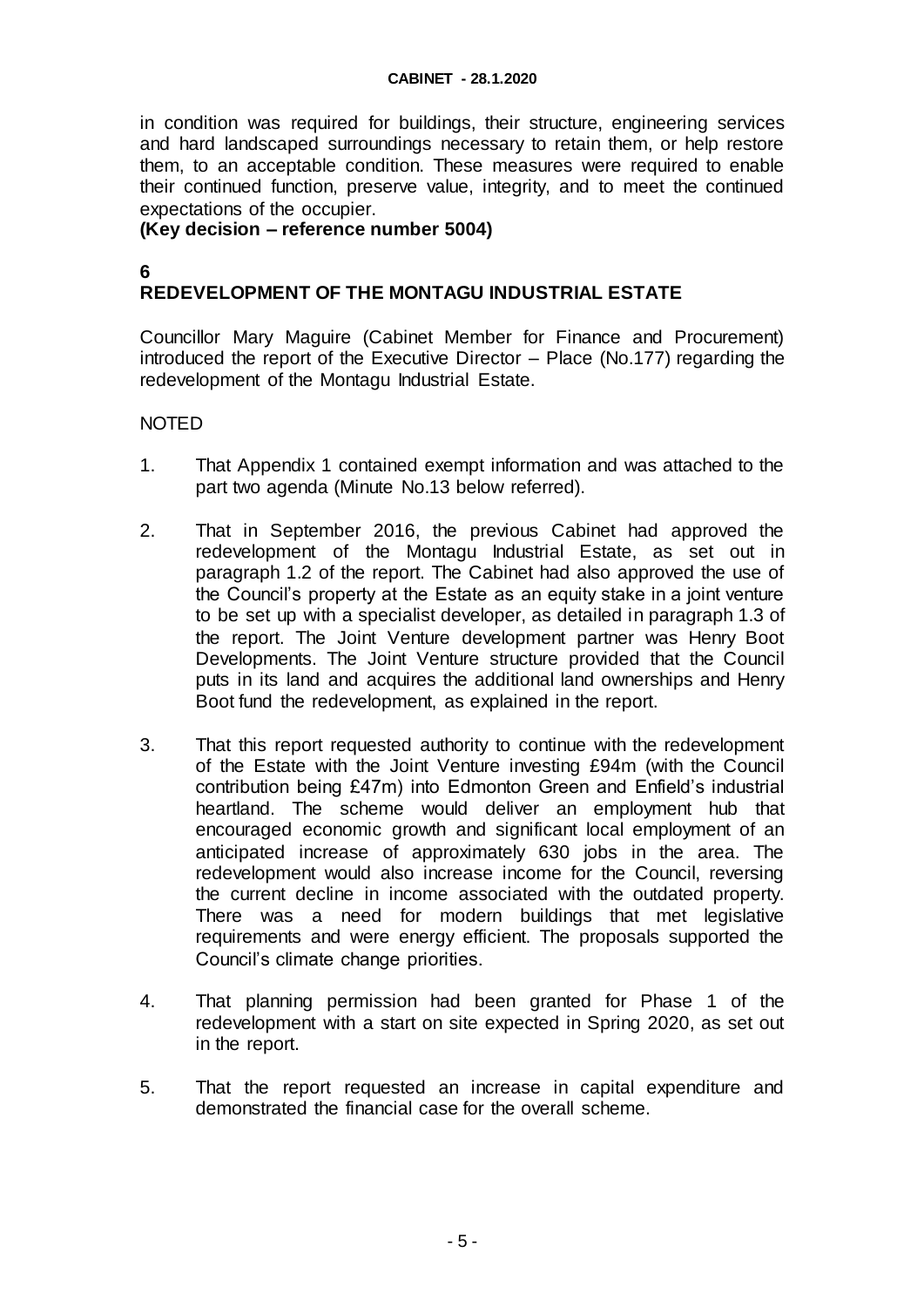- 6. That a further report would be presented to Cabinet in due course to seek specific authorisation for the making of a Compulsory Purchase Order (CPO) to enable the redevelopment.
- 7. Members endorsed the proposals and welcomed the investment in this part of the Borough which would support the strategic industrial land in the area and result in job creation and, increased rental income opportunities for the Council. A lack of such investment would result in a continued decline in rental income and a negative impact on the Council's business rate revenue.
- 8. The negative impact that the decline of the Estate had had on the local area and welcomed the business and job opportunities that the investment would support.
- 9. In response to questions raised, Members were advised of the active support that would be provided to any displaced businesses affected by the redevelopment. In addition, reassurances were given that the procurement process would include an obligation to comply with the terms and conditions of the UNITE construction charter; promote the use of local businesses through the Build Enfield Portal and ensure that the aims of the Council's Modern Slavery Charter were adhered to with no exploitation of individuals being tolerated.
- 10. Members were reassured that the members on the Joint Venture Partnership (Cllrs Tolga Aramaz and Ergin Erbil) and the Upper Edmonton Ward Councillors (Cllrs Kate Anolue, Huseyin Akpinar and Mahtab Uddin) were aware of the proposals. Local businesses and the community were supportive.

**Alternative Options Considered:** NOTED, the detailed alternative options that had been considered as set out in section 8 of the report including: sell now; do nothing; council redevelops estate without joint venture; redevelop the site with our partner and then sell.

#### **DECISION:** The Cabinet agreed to

- 1. Approve proceeding with the redevelopment of the Montagu Industrial Estate, in Joint Venture with Henry Boot Developments, as described in the report.
- 2. Delegate authority to the Director of Property and Economy to undertake any associated procurement (expected to be limited), and in consultation with the Director of Law and Governance authority to agree any ancillary agreements and non-material amendments required to support the Joint Venture.
- 3. Note that a subsequent Cabinet report would follow to authorise the making of a Compulsory Purchase Order (CPO) to support the redevelopment.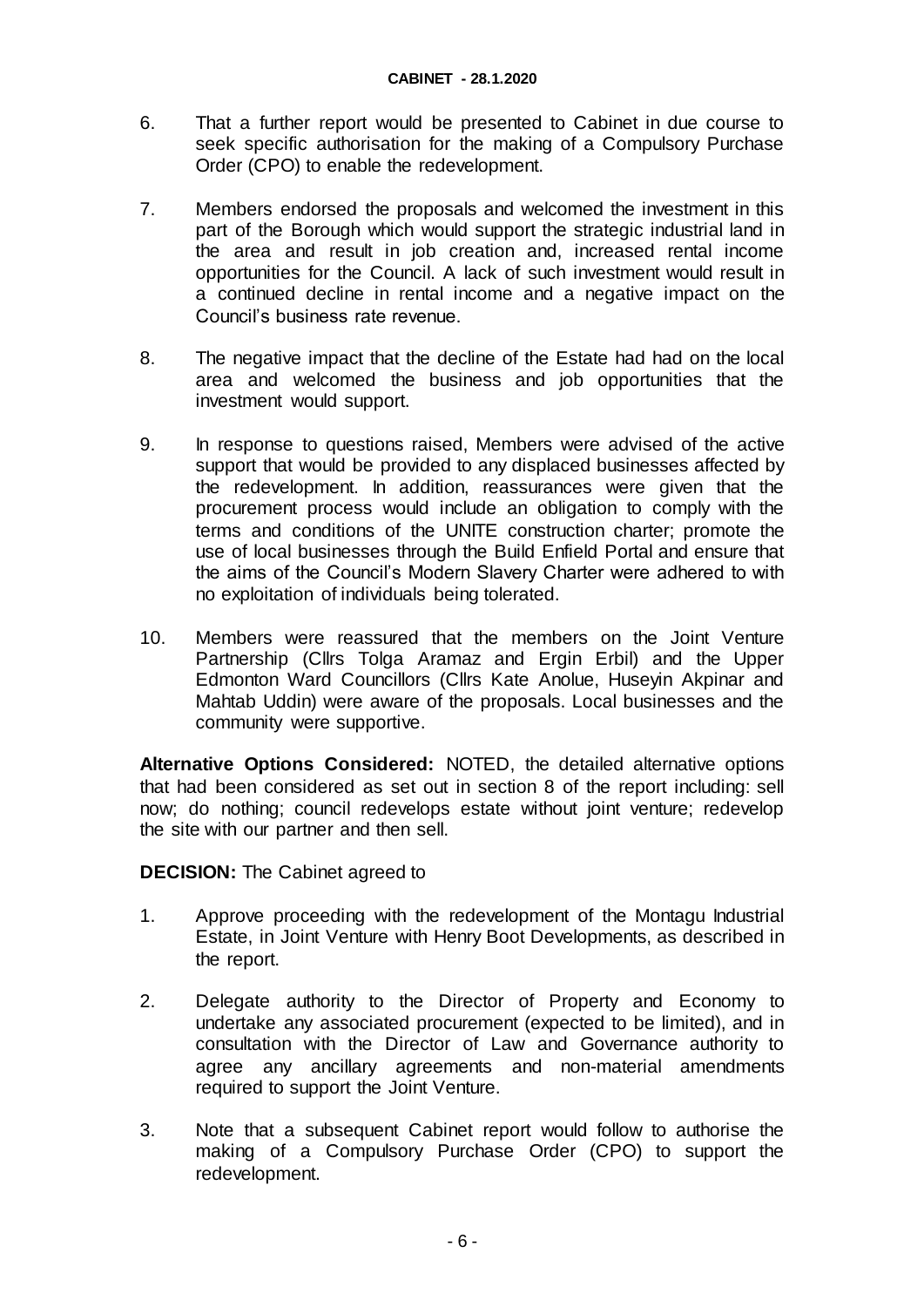- 4. Approve the Business plan and Master Plan as detailed in the confidential Appendix 1 to the report, as detailed in Minute No.13 below.
- 5. Recommend to Council the approval for an additional £33.36 million added to the approved capital programme, to be used for land acquisition and enabling costs for all phases of development, including applicable compensation for affected interests.
- 6. Approve the funding of "off-site" purchases of commercial property to relocate businesses within the red line boundary where it was commercially viable to do so within the constraints of the budget.
- 7. Note that following the further Cabinet report seeking authority to authorise the making of a CPO, delegated authority would be sought for the Executive Director – Place, in consultation with the Director of Law and Governance, the power to affect the making, confirming and implementation of the CPO and to take all necessary steps to give effect to the CPO in respect of the Order Land.

**Reason:** NOTED, the detailed reasons for the recommendations as set out in section 9 of the report.

**(Key decision – reference number 4876)**

# **BUSINESS CASE FOR CAPITAL FUNDING FOR HIGHWAYS, STREET SCENE AND PARKS INFRASTRUCTURE 2020/21**

Councillor Nesil Caliskan (Leader of the Council) introduced the report of the Executive Director – Place (No.178) setting out the business case for capital funding for Highways, Street Scene and Parks Infrastructure 2020/21 to 2029/30.

- 1. That approval was being sought for the business case and a sustained level of funding up to 2029/30; and, the capital budgets for 2020/21 as detailed in the report and outlined in the decisions below. The areas of expenditure included highways and street scene; match funding for flood risk managements projects; bridge renewal projects; play areas and other infrastructure in parks; and alley gating. Members noted the detailed information provided within the report in support of the proposals.
- 2. That the allocations indicated within the report would be included within the Council's 10-year Capital Strategy and Capital Programme 2020/21 to 2029/30.

**<sup>7</sup>**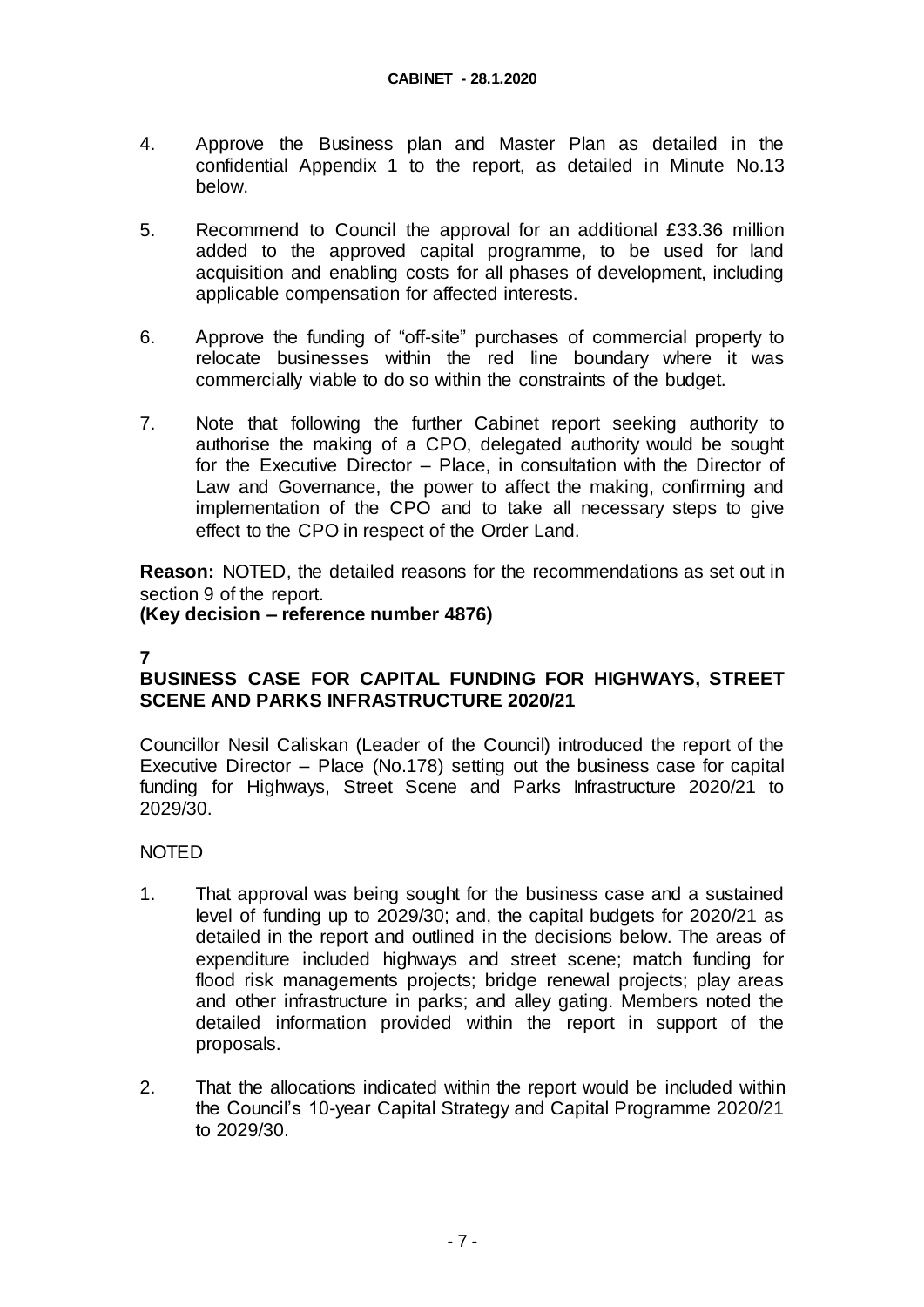3. That the proposals supported the Council's priorities. Members noted the positive impact of alley-gating projects in tackling crime. The investment in the Borough's parks was welcomed and would be communicated to the Friends of Parks Groups supported by the Associate Cabinet Members.

**Alternative Options Considered:** NOTED, that it was recognised that the level of funding required exceeded the level of funding available taking into account the many other pressures and priorities for the Council. Alternative levels of funding would allow programmes to be progressed at different rates with corresponding implications on the maintenance backlog. Like all authorities, Enfield therefore deploys a combination of asset management techniques to deal with this scenario, including reactive and programmed treatments and, in the worst case scenario, closure/decommissioning.

### **DECISION:** The Cabinet agreed to

- 1. Approve the business case for a sustained level of capital funding on an annual basis as shown in the report for:
	- Match funding for flood risk management projects
	- Bridge renewal projects
	- Play areas and other infrastructure (paths and fences) in Parks
	- Alley-gating
- 2. Approve the 2020/21 capital budgets below and for their inclusion in the Capital report to Council:
	- £6.45million for highways and street scene
	- £250k for match funding for flood risk management projects
	- £200k for bridge renewal projects
	- £200k for play areas and paths in Parks
	- £80k for alley-gating
- 3. Delegate authority to the Cabinet Member for Environment and Sustainability to approve programmes and schemes within the approved capital allocations for 2020/21 and future years.

**Reason:** Confirmation of the capital budgets identified within the report would allow the Council to continue with its programme of maintaining the condition of assets in a serviceable condition through a range of asset management techniques, thereby supporting the Council's ability to comply with legal obligations and codes of practice.

#### **(Key decision – reference number 5044)**

#### **8**

# **HOUSING REVENUE ACCOUNT 30 YEAR BUSINESS PLAN 2020**

Councillor Nesil Caliskan (Leader of the Council) introduced the report of the Executive Director – Place (No.174) setting out a revised HRA 30-year Business Plan.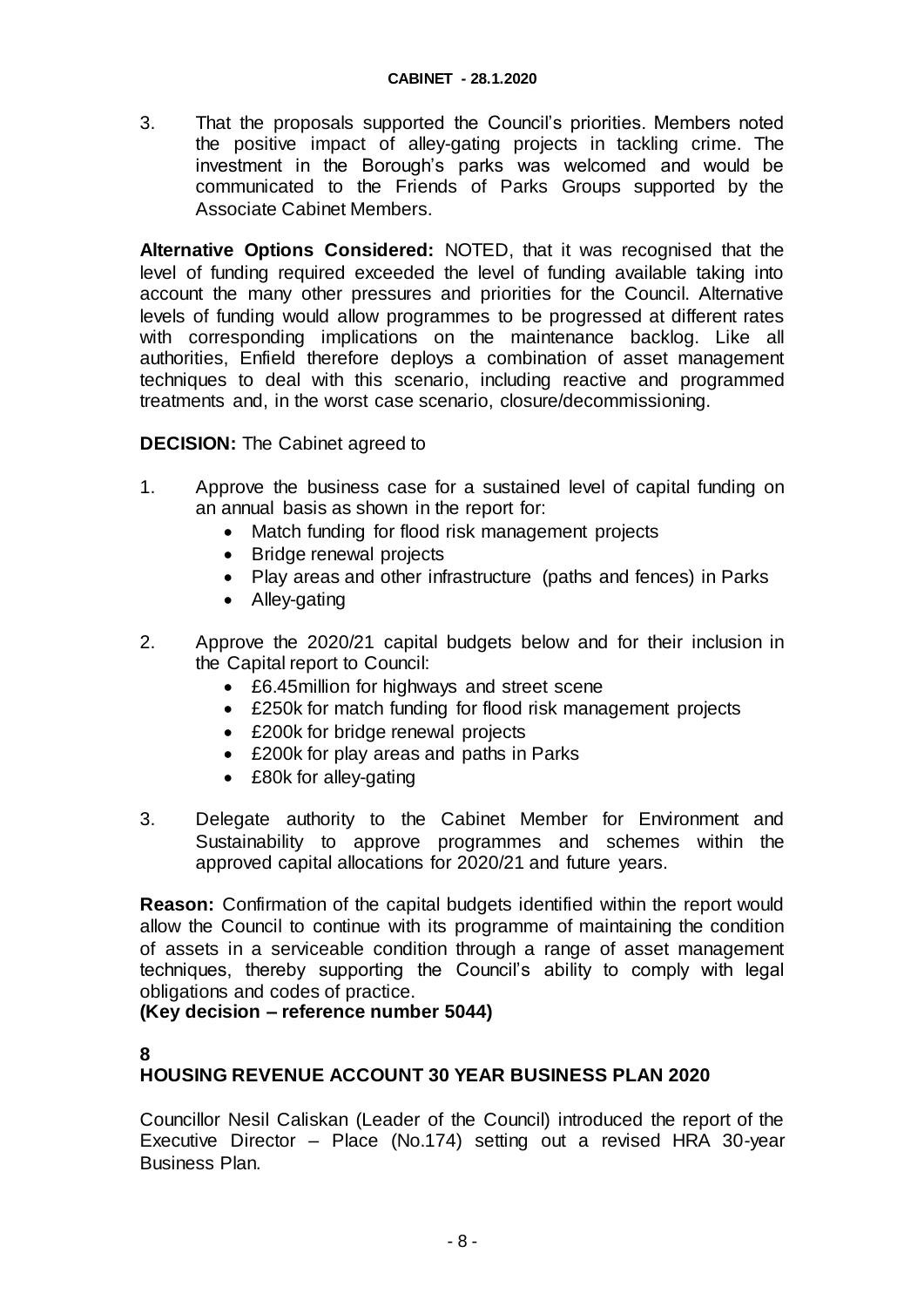- 1. That the Business Plan aligned to the Housing and Growth Strategy which had been approved by the Cabinet at its meeting on 22 January 2020. It addressed the investment required to improve the quality, and to ensure the safety of, existing council homes as well as the delivery of new homes and regenerated places.
- 2. This was a 30-year plan which required annual investment. Members noted the approvals being sought as summarised in section 1.3 of the report and reflected in the decisions below. The business plan incorporated the opportunity to fund an extensive programme of new development and regeneration totalling up to 3,500 new affordable council homes over the 10 years from 2020-2030 and to deliver service transformation to improve the quality of services.
- 3. The information detailed in section 6 of the report regarding the delivery of new Council homes and regeneration, including the Joyce and Snells regeneration project. The ambitious programme was likely to incorporate a mix of affordable housing tenures, including Social Rent, London Affordable Rent, London Living Rent and Shared Ownership.
- 4. The financial implications detailed in section 10 of the report. In October 2018 the Government had announced the removal of the HRA debt cap which had given Council Housing the ability to increase borrowing to develop more affordable homes. All borrowing requirements would remain within the Council's financial metrics and in line with the General Fund prudential indicators and treasury management strategy.
- 5. The intention to dispose of properties (when they became vacant) which had high maintenance costs, did not meet resident needs or which best supported the wider regeneration programme of delivering new homes, as set out in paragraph 6.3 of the report. These disposals would generate income.
- 6. The benefits to residents of the investment in existing housing stock and the works that would be included improving standards. The investment would also support the Council's climate change priorities. Consultation would continue with residents and through Customer Voice and the Housing Advisory Board.
- 7. That the Business Plan was ambitious and its aims and objectives were reiterated and discussed by Members. The development proposals would include a variety of projects as detailed in the report. Developments would provide a range and variety of housing solutions for example, larger family homes that may not otherwise be provided by the market, an inter-generational housing model and a pilot scheme embedding energy efficiency standards.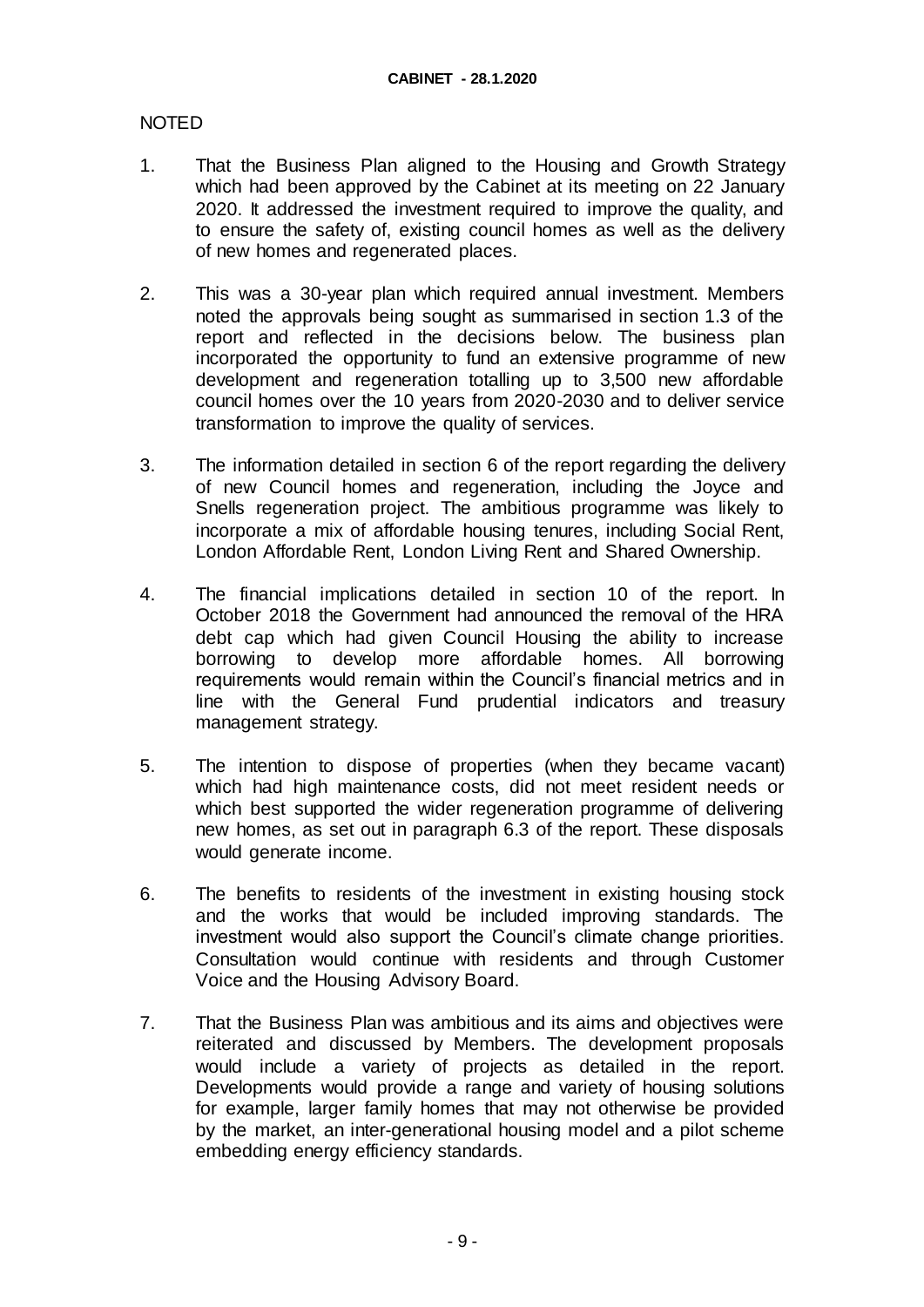**Alternative Options Considered:** The Council could seek to change the emphasis of investment for example a greater focus on existing stock investment rather than new build but this would have a negative effect on the business plan and would reduce the Council's ability to meet the overcrowding needs of existing tenants as well as residents on the Housing Needs Register.

#### **DECISION:** The Cabinet agreed

- 1. The revised HRA Business Plan and supporting Investment Framework comprising the financial metrics on which the Council would ensure sustainability as it develops further proposals including updated borrowing requirement from £315m to £656m over the next 10 years.
- 2. Delivery of the 10-year capital programme as shown in Appendix A of the report and to agree that arising from this programme the Executive Director – Place and Director of Housing and Regeneration would be authorised the award of the contracts included in the five-year capital programme.
- 3. An income target of £1m per annum to dispose of properties at void stage which had high maintenance costs, which did not meet resident needs or which best support the wider regeneration programme of delivering new homes.
- 4. To note the 10-year HRA Capital Programme budget would come forward as part of the Council's 10-year Capital Programme recommended to Council in February 2020.
- 5. To note the assumed rent policy as set out in paragraph 7 of the report which provided for a rent increase in April 2020 of 2.7%. Cabinet approval would be sought in the Rent Setting report in February 2020 which would then be subject to recommendation to Council.
- 6. Delegate to the Director of Housing and Regeneration in consultation with the Cabinet Member for Social Housing decisions in regard to the recovery of costs from leaseholders, for building safety measures in line with guidance and that Government should be lobbied to meet any costs associated with leaseholder contributions that fall to the HRA and that were not recharged.
- 7. To continue to support the work of the GLA in seeking to enhance Council's capacity to expand further the delivery of Council homes in the 2022 Building Council Homes for Londoners programme. To note that the Business Plan did not pre-empt and provide for funding for future Building Safety requirements arising from new legislation and any enhancements arising from the Social Housing White paper including a potential Decent Homes 2 standard and that Government should be lobbied to provide funding for these costs.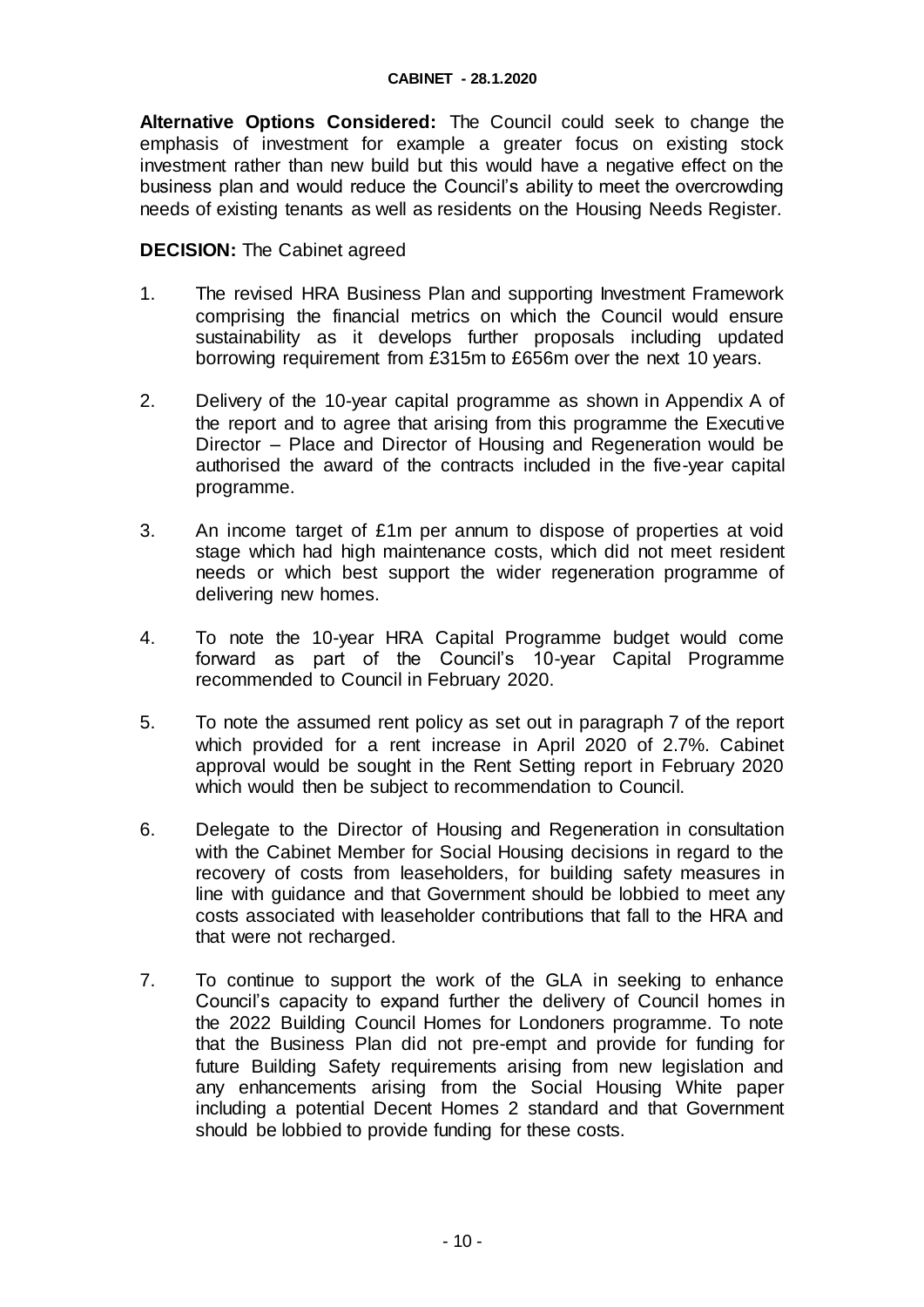8. To introduce from 1 April 2021 de-pooled and re-apportioned services charges after consultation with residents and the Cabinet Member for Social Housing.

**Reason:** The announcement from Government to remove the HRA debt cap enabled councils to deliver more affordable homes and the opportunity to review the condition of its existing stock and fire safety compliance. The report outlined its review of the HRA business plan and borrowing requirements and approval of projects and programmes that would help deliver the priorities in the emerging Housing Strategy.

### **(Key decision – reference number 4969)**

# **9**

# **WHOLLY OWNED TRADING COMPANIES - ANNUAL ACCOUNTS**

Councillor Mary Maguire (Cabinet Member for Finance and Procurement) introduced the report of the Director of Law and Governance (No.172) summarising the content of the filed annual accounts for the Council's whollyowned trading companies.

### NOTED

- 1. That Report No.173 also referred as detailed in Minute No.13 below.
- 2. That the report summarised the content of the filed annual accounts for the Council's wholly-owned trading companies: Housing Gateway Ltd. (HGL); Enfield Innovations Ltd. (IWE); Independence and Wellbeing Ltd. (IWE) and Energetik.
- 3. That the financial statements were in line with expectations given the variant company business models and points in the company life, as detailed in the report.
- 4. The recommendations regarding appointment of external auditors as set out in the report and detailed in the decisions below.
- 5. The decision which had been approved at the Cabinet meeting held on 22 January 2020 regarding the future of Independence and Wellbeing Enfield.

**Alternative Options Considered:** NOTED, that there was no alternative in respect of the annual accounts, as set out in section 4 of the report. The alternative options considered with regard to the auditor appointments were detailed in section 4 of the report.

#### **DECISION:** The Cabinet agreed to

1. Note the contents of the published audited accounts for the Council's four wholly owned trading companies.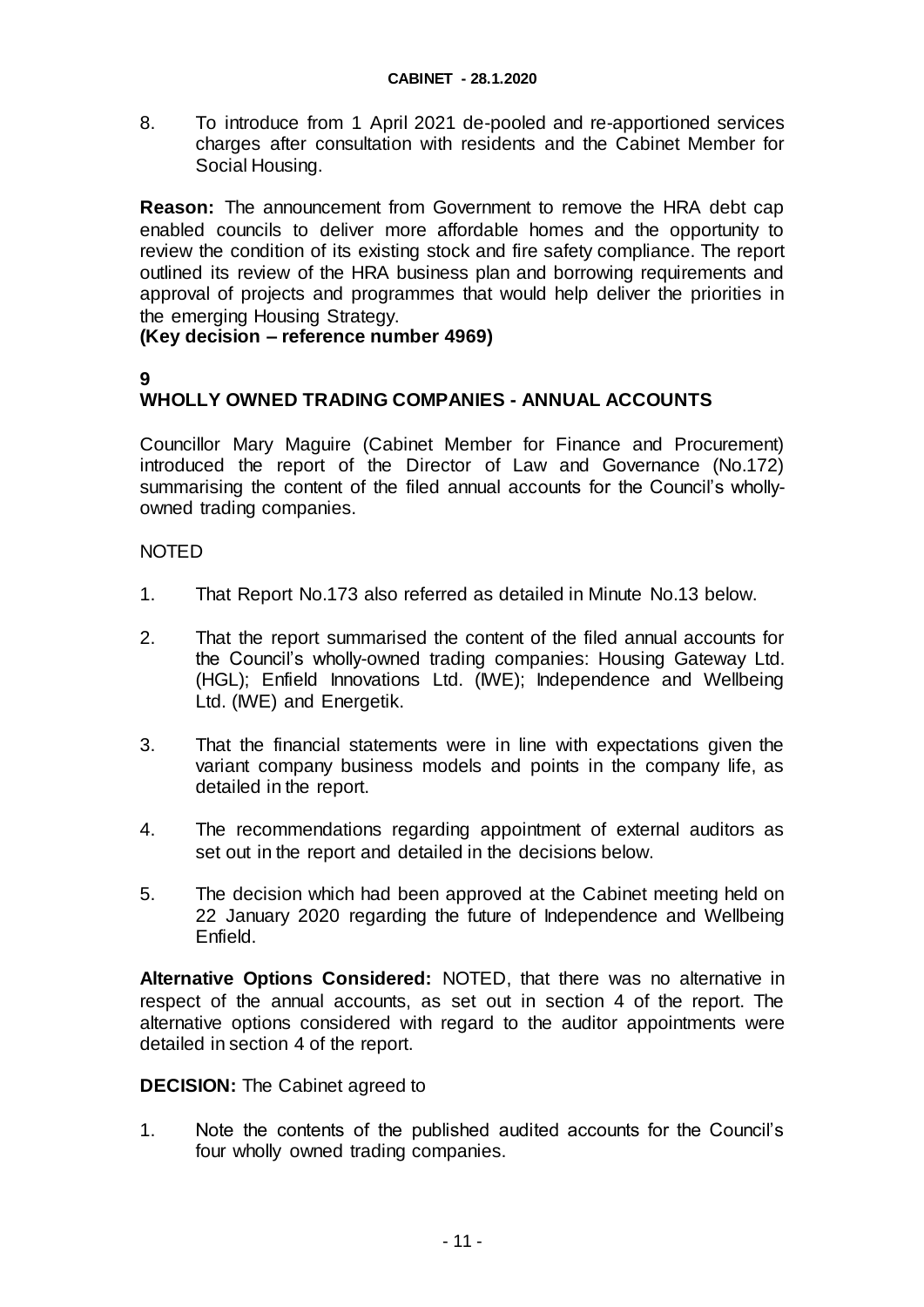- 2. Approve under shareholder reserve powers the recommendation of the EIL Board to appoint Geo, Little, Sebire and Co. as the company's auditor for the accounting period ending 31 March 2020.
- 3. Delegate authority to the Portfolio Holder for Finance and Procurement to appoint under shareholder reserve powers the auditors for Housing Gateway and Energetik following a procurement process to be conducted by each company.

**Reason:** To ensure effective oversight and challenge where appropriate for Council-owned companies and ensure they continue to contribute to the achievement of the Council's strategic objectives. **(Key decision – reference number 5013)**

### **10 CABINET AGENDA PLANNING - FUTURE ITEMS**

NOTED, the provisional list of items scheduled for future Cabinet meetings.

## **11 DATE OF NEXT MEETING**

NOTED, that the next meeting of the Cabinet was scheduled to take place on Wednesday 12 February 2020.

# **12 EXCLUSION OF THE PRESS AND PUBLIC**

**RESOLVED** in accordance with Section 100(A) of the Local Government Act 1972 to exclude the press and public from the meeting for the items of business listed on part two of the agenda on the grounds that they involve the likely disclosure of exempt information as defined in Paragraph 3 (information relating to the financial or business affairs of any particular person (including the authority holding that information) of Part 1 of Schedule 12A to the Act (as amended by the Local Government (Access to Information) (Variation) Order 2006).

# **13**

# **REDEVELOPMENT OF THE MONTAGU INDUSTRIAL ESTATE**

NOTED, the confidential appendix to Report No.177, Minute No.6 above refers.

#### **14**

# **WHOLLY OWNED TRADING COMPANIES - ANNUAL ACCOUNTS**

Councillor Mary Maguire (Cabinet Member for Finance and Procurement) introduced the report of the Director of Law and Governance (No.173).

NOTED that Report No.172 also referred as detailed in Minute No.9 above.